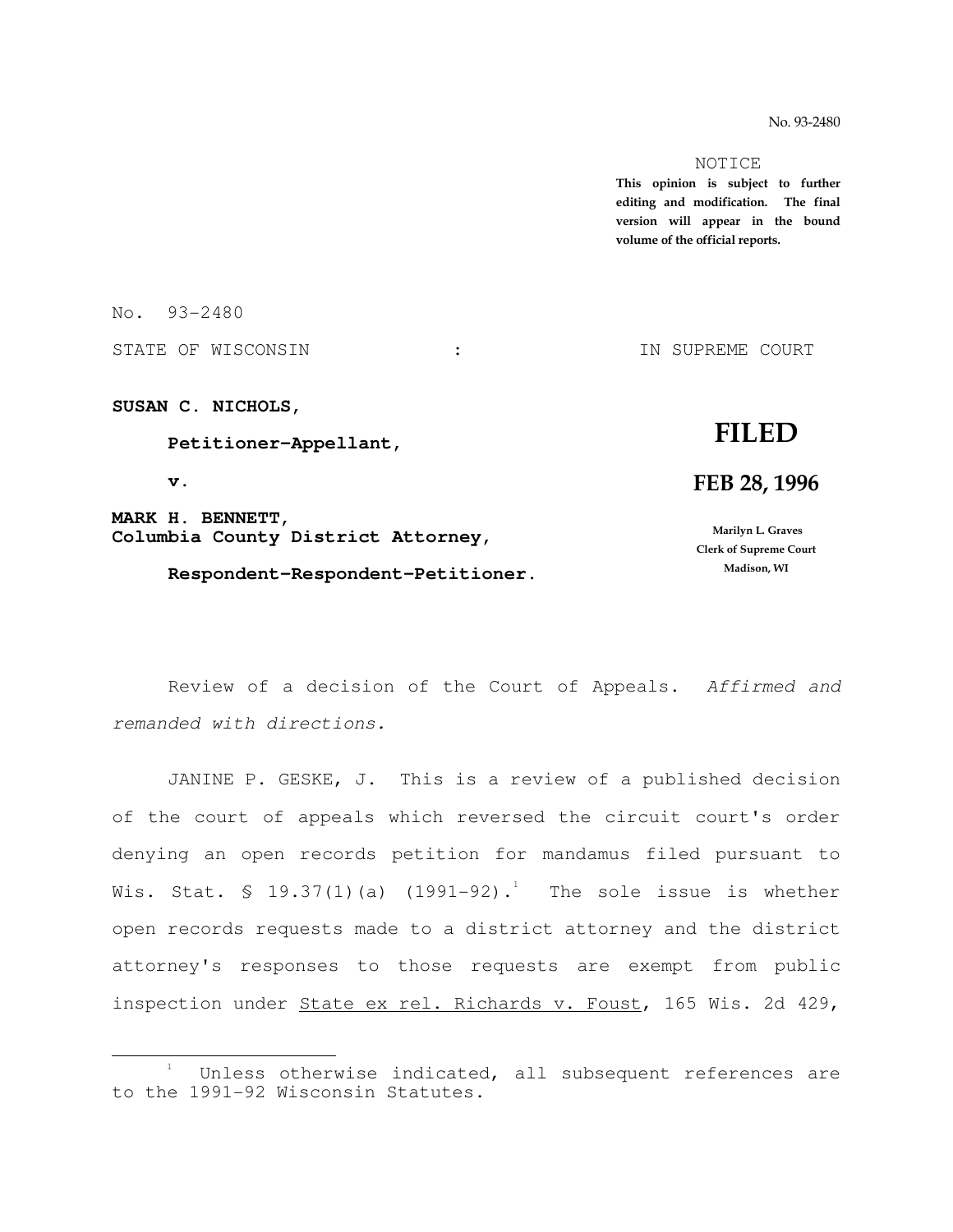477 N.W.2d 608 (1991), because they are contained in prosecutorial files. We conclude that the requested records are subject to inspection and copying under the open records law. Although the district attorney placed these records into prosecutorial files, it is the nature of the documents and not their location which determines their status under §§ 19.31 to 19.37, the Wisconsin open records law. The court of appeals correctly held that these records do not qualify for the common law exemption described in Foust. We therefore affirm the court of appeals' decision.

#### FACTS

 On August 28, 1992, Susan C. Nichols (Nichols), wrote to Columbia County District Attorney, Mark H. Bennett (Bennett), asking for copies of all the open records requests his office had received from January 1, 1990, until that date. She also requested copies of Bennett's responses to those requests, but made it clear that she was not asking for copies of the actual records he may have sent to requesters. Bennett responded on September 1, 1992, stating that although he did not have a "special file" containing the materials requested, he and his staff would attempt to obtain and promptly forward the information. Nichols sent a second letter on September 28, 1992, reiterating her initial request. In response, Bennett informed Nichols that his office had received four open records requests in the given time span. He released a copy of one of these requests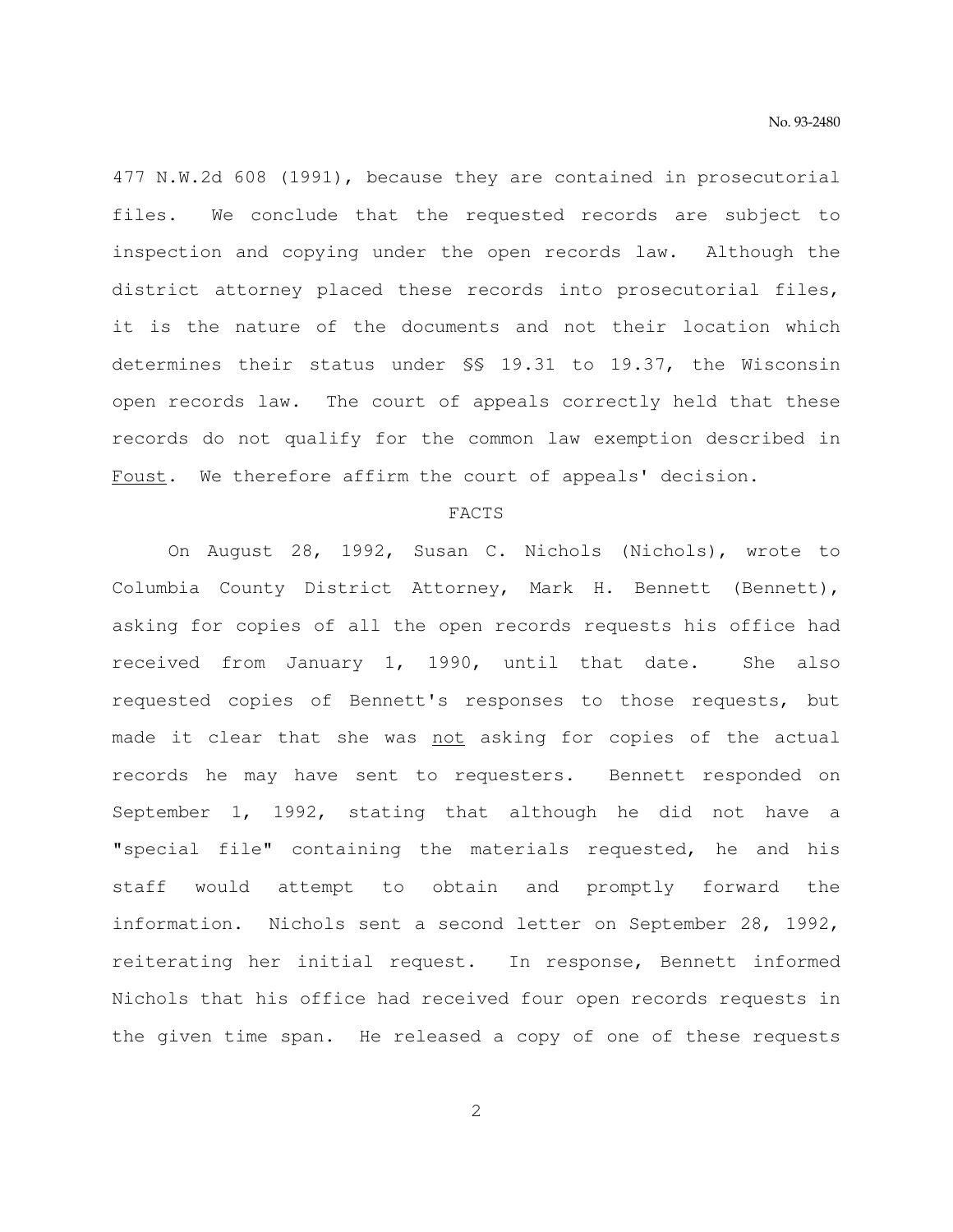because it was "not part of a prosecutorial file nor [did it] contain investigative data."

 Bennett declined to provide Nichols with copies of the other three open records requests or his responses. However, in his responsive letter, he did inform Nichols of the nature of the requests and the substance of the action taken. Two of the requests had been made by defense attorneys for personnel records of police officers involved in pending prosecution cases. Bennett had forwarded these requests to the specific law enforcement agency custodians. In the remaining request, a prisoner asked for his own closed prosecution file. Bennett informed Nichols that he had responded to this request by sending a copy of the file to the prisoner. $^{2}$  Bennett wrote that: "It is my position that you are not entitled to letters or any documents contained in the above three closed prosecutorial files or any other closed prosecution files in my office." He stated that Foust "holds that prosecutorial files are exempt from public access."

 Nichols then filed a petition for a writ of mandamus pursuant to Wis. Stat. § 19.37(1)(a), seeking to compel Bennett to release the remaining requested documents. On March 31, 1993, the circuit court issued a memorandum decision denying Nichols' petition.<sup>3</sup>

e<br>S

<sup>2</sup> The prisoner's request and Bennett's response had occurred before the release of the Foust opinion.

<sup>3</sup> The records at issue were not inspected by the circuit court in camera and are not a part of the appellate record before us.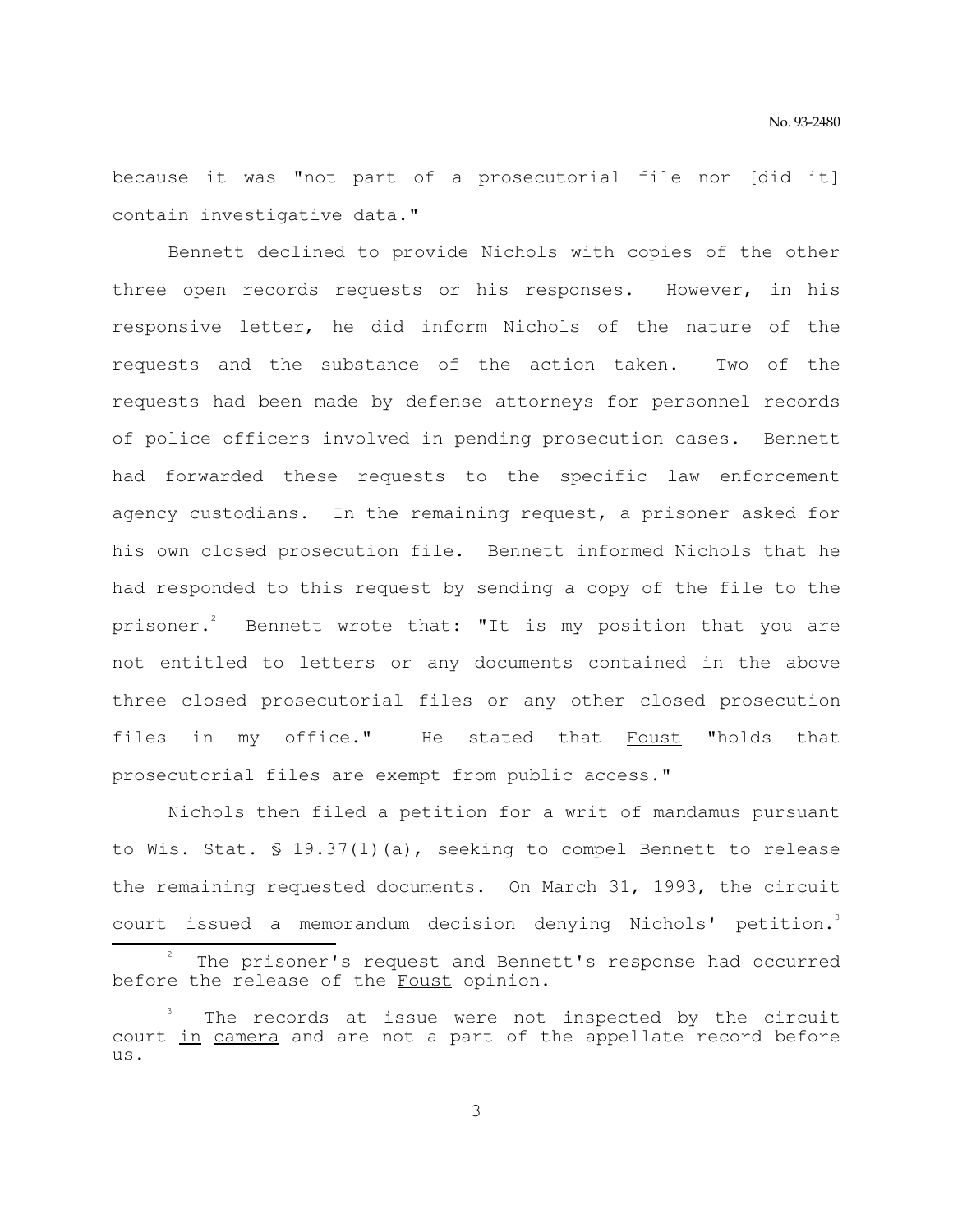The court concluded that the records sought were not simply stored in, but were "part of closed prosecution files and as such, are exempted from disclosure under Foust."

 Nichols appealed. The court of appeals reversed and remanded with directions that the writ of mandamus be granted on the basis that the Foust exemption applies only to "items that actually pertain to prosecution." Nichols v. Bennett, 190 Wis. 2d 360, 364, 526 N.W.2d 831 (Ct. App. 1994). The court of appeals determined that the principles underlying Foust limit its application to "information gathered in the course of an investigation." Id. This court subsequently granted Bennett's petition for review on the issue of the scope of the exception articulated in Foust.

 This court is asked to determine whether open records requests are themselves exempt from access under the open records law when they are contained in a prosecutorial file. Resolution of this issue involves the application of the open records law to undisputed facts. This presents a question of law which we approach without deference to the conclusions of the courts below. Mayfair Chrysler-Plymouth, Inc. v. Baldarotta, 162 Wis. 2d 142, 155, 469 N.W.2d 638 (1991).

 The open records law serves one of the basic tenets of our democratic system by providing an opportunity for public oversight of the workings of government. Newspapers, Inc. v. Breier, 89 Wis. 2d 417, 433-34, 279 N.W.2d 179 (1979). This state recognizes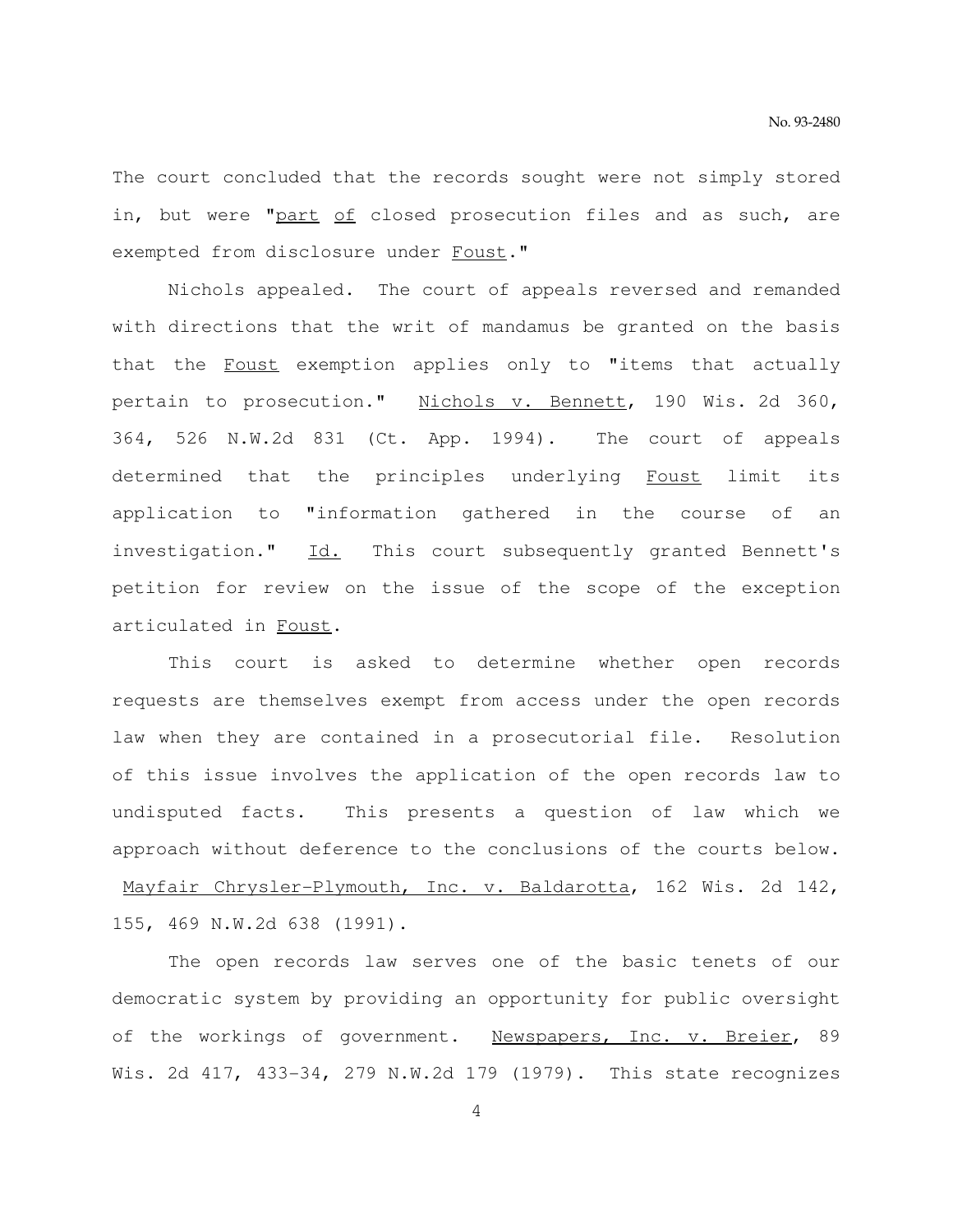a presumption of accessibility to public records, reflected in

both the statutes and in our case law:

[Sections] 19.32 to 19.37 shall be construed in every instance with a presumption of complete public access, consistent with the conduct of governmental business. The denial of public access generally is contrary to the public interest, and only in an exceptional case may access be denied.

Wis. Stat. § 19.31. This court has summarized its approach to the

open records law in the following manner:

[T]he general presumption of our law is that public records shall be open to the public unless there is a clear statutory exception, unless there exists a limitation under the common law, or unless there is an overriding public interest in keeping the public record confidential.

Hathaway v. Green Bay School Dist., 116 Wis. 2d 388, 397, 342 N.W.2d 682 (1984). Further, we narrowly construe any exceptions to the general rule of disclosure. Fox v. Bock, 149 Wis. 2d 403, 411, 438 N.W.2d 589 (1989).

In Foust, we concluded that "the common law provides an exception which protects the district attorney's files from being open to public inspection." Foust, 165 Wis. 2d at 433-34. We identified several grounds for protecting prosecutorial files from inspection including the need to shield anonymous statements and informants' identities in an on-going effort to encourage public cooperation in criminal investigations. Id. at 435. In Foust, we concluded that "access to data collected and placed into prosecutor files is not open to indiscriminate public view." Id. at 436.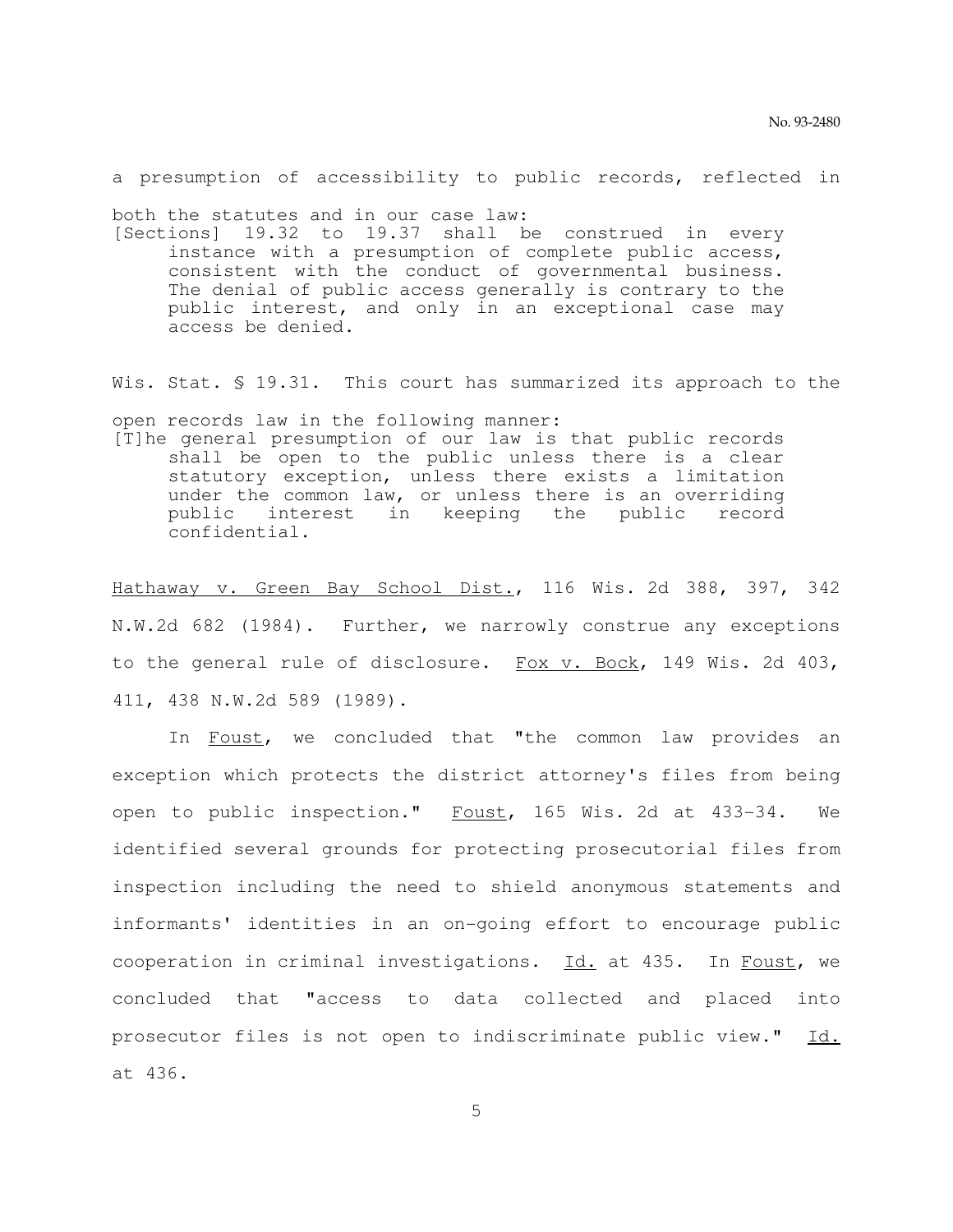Bennett argues that Foust creates a bright-line rule which exempts all documents contained in prosecutorial files from public access. He maintains that the court of appeals' decision "clouds the clarity and certainty" of that bright-line rule. Bennett asserts that Foust drew no distinction between types of records contained in prosecutorial files nor did it set forth any exceptions to the rule, and we should reject the court of appeals' attempts to do so.

 We conclude that neither the purposes underlying the open records law nor the policy reasons supporting the Foust exemption are served by nondisclosure of the letters at issue here. The court of appeals held that a record should not be "automatically exempt merely because a custodian stores it in a closed prosecutorial file." Nichols, 190 Wis. 2d at 364. We agree. A prosecutor cannot shield documents subject to the open records law simply by placing them into a "prosecutorial file." It is the nature of the documents and not their location which determines their status under §§ 19.31 to 19.37. To conclude otherwise would elevate form over substance.<sup>4</sup>

 District Attorney Bennett, an elected public official, is the legal custodian of public records in his office. Wis. Stat.

e<br>S

<sup>4</sup> This opinion should not be read as questioning or weakening the exception we recognized in Foust. We reaffirm that documents integral to the criminal investigation and prosecution process are protected "from being open to public inspection." Foust, 165 Wis. 2d at 434.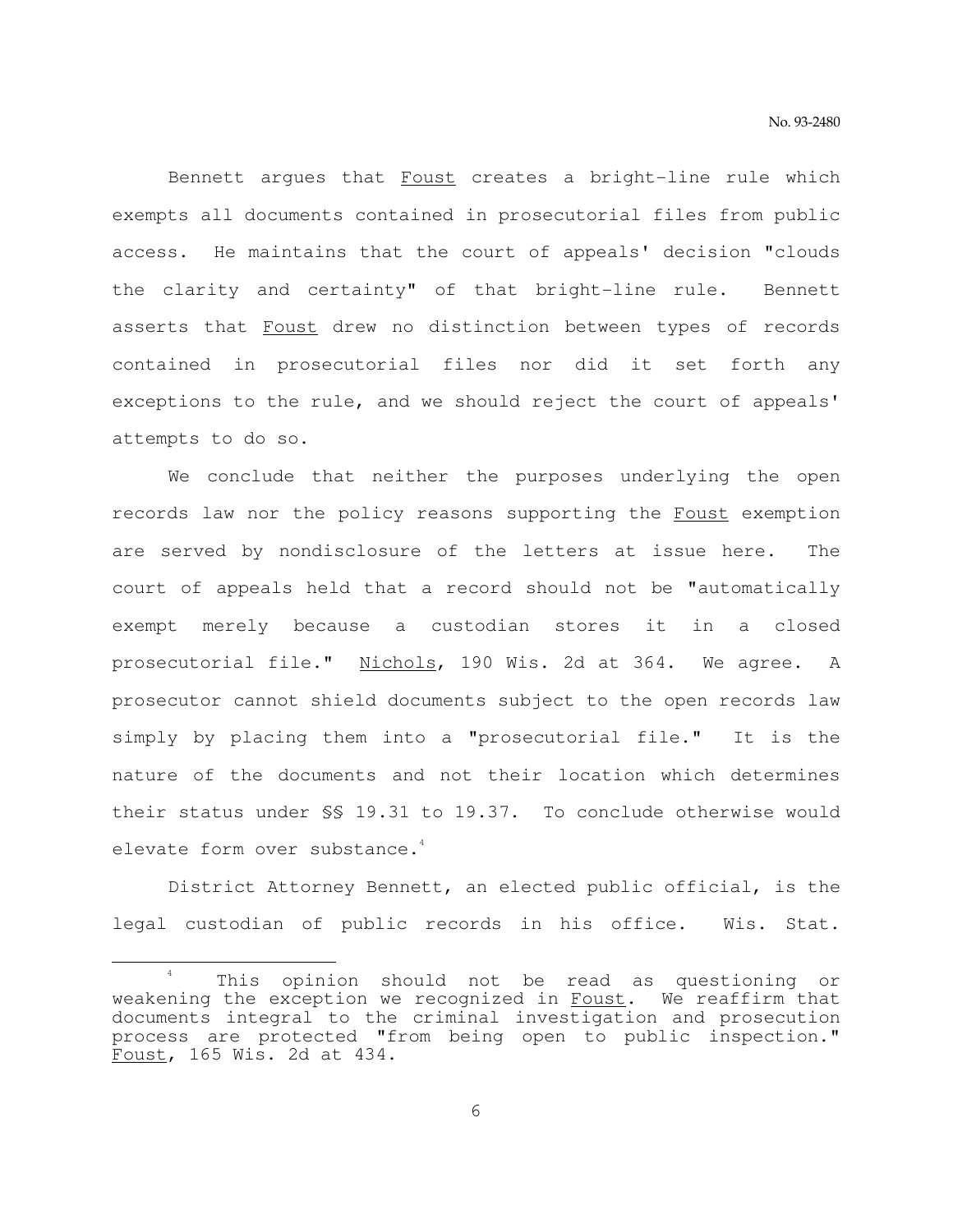§ 19.33. The declared public policy of this state is that the public is entitled to the greatest possible information concerning the official acts of its elected officials and government. Wis. Stat. § 19.31. It is "an integral part of [Bennett's] routine duties" to facilitate access to public records in his office and thereby provide the public with information about his own official acts as well as those of other government officials and employees. Wis. Stat. § 19.31.

 Here, Nichols, a member of the public, is entitled to see how Bennett handles the open records demands he receives. As custodian of these records, Bennett must make available the requested open records demands and his responses to them. These records are not exempt from the open records law and cannot be shielded from disclosure.

 Finally, Bennett raised the argument on appeal that compliance with Nichols' request would not be in the public's best interest because it would place an unreasonable burden upon his staff and resources. Bennett did not raise this argument at the trial court level and, more importantly, did not state it as one of the specified reasons for denying Nichols' request. As we noted in Breier, the custodian must "state specific public-policy reasons for the refusal." Breier, 89 Wis. 2d at 427. It is not "this court's role to hypothesize reasons or to consider reasons for not allowing inspection which were not asserted by the custodian" and the stated reasons provide the necessary basis for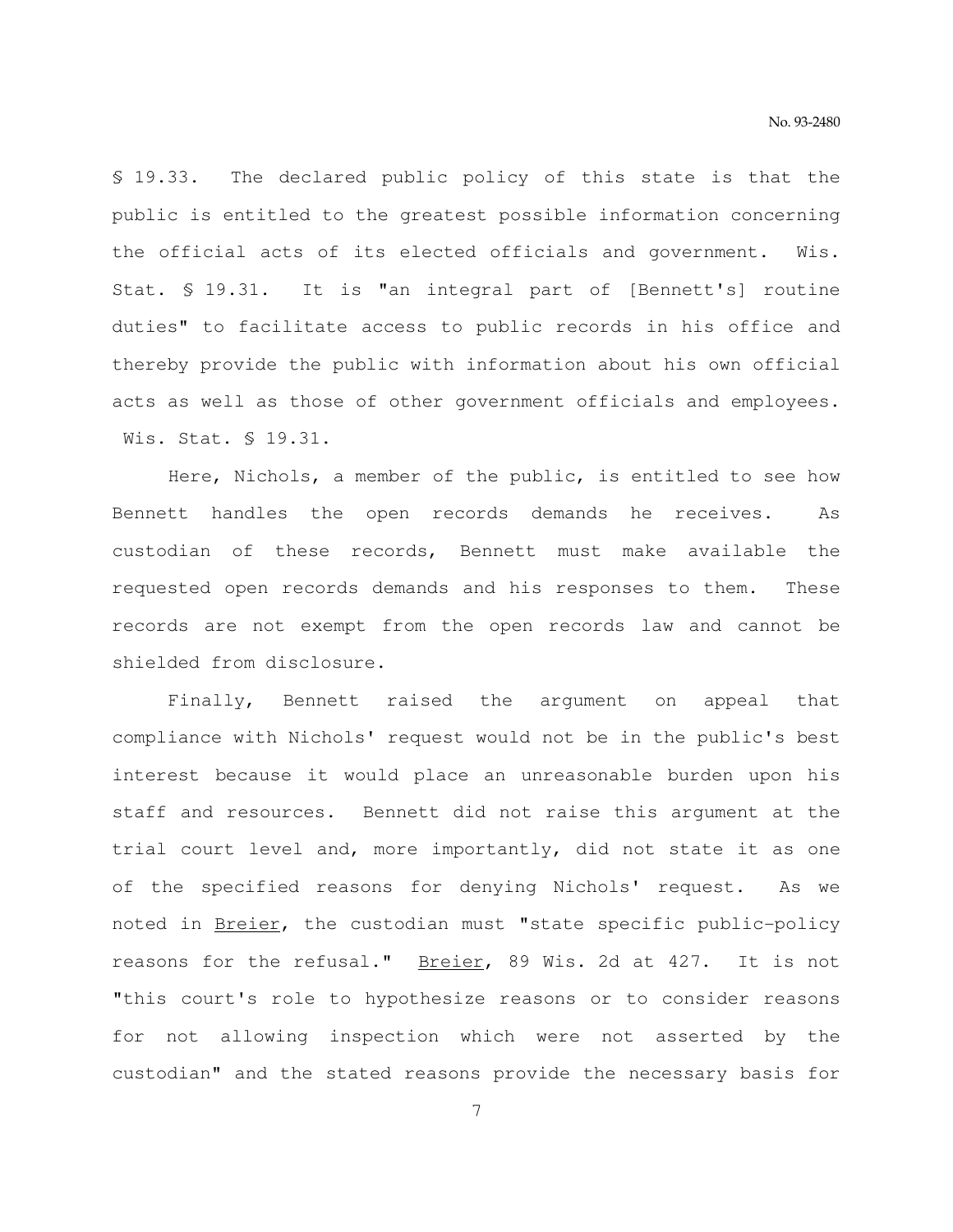review. Id. We therefore decline to address this argument in this review.<sup>5</sup>

 For the reasons stated above, we affirm the decision of the court of appeals.

 By the Court.—The decision of the court of appeals is affirmed and cause is remanded with directions.

e<br>S

<sup>5</sup> Further, as pointed out in the amicus brief filed by the Wisconsin Newspaper Association, the statutes provide that an authority may impose a fee on the requester if the "actual, necessary and direct cost" of locating a record exceeds \$50. See Wis. Stat. § 19.35(3)(c). Thus, cost of retrieval alone does not constitute an adequate reason for denial of an open records request.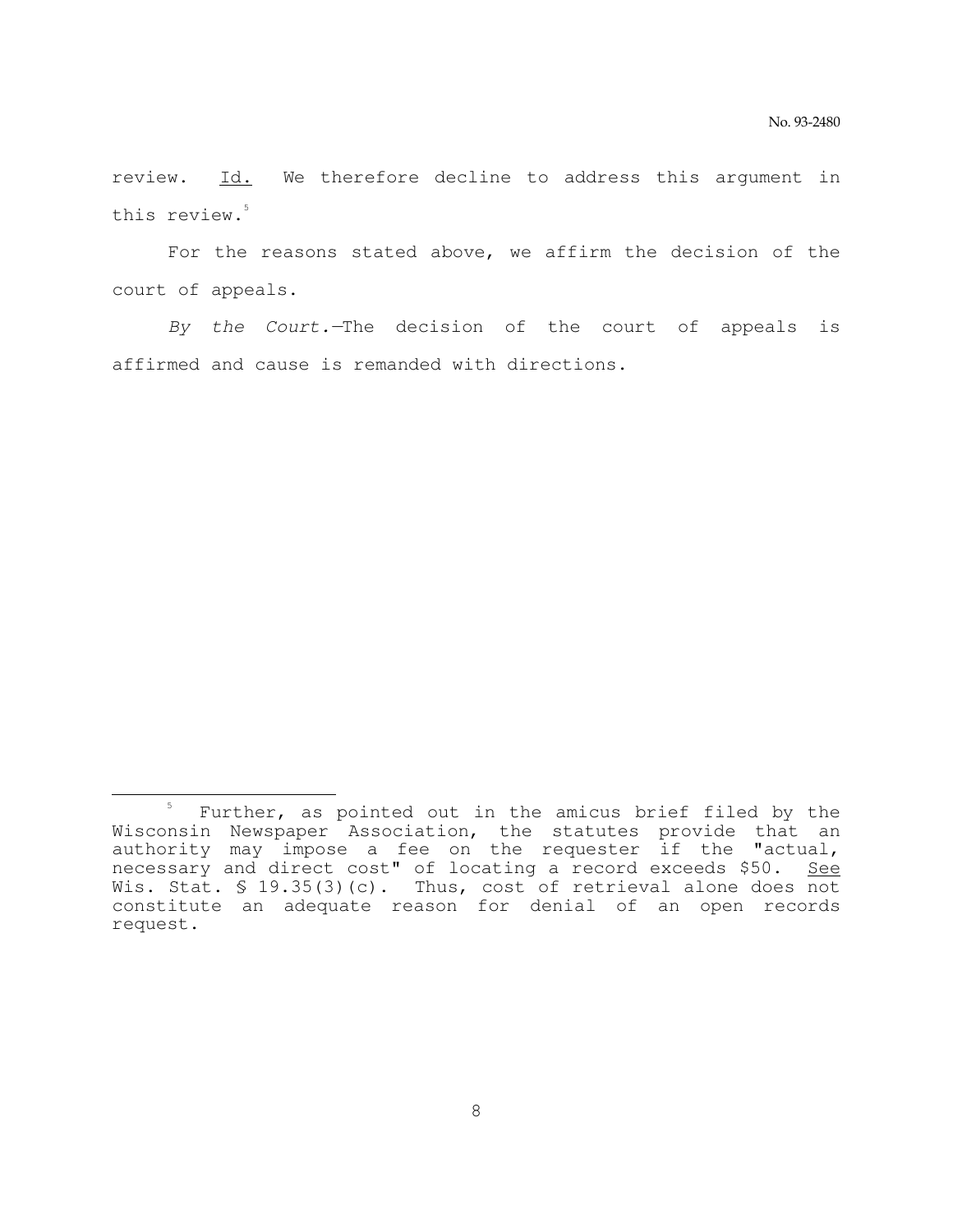SHIRLEY S. ABRAHAMSON, J. (concurring). The opinion correctly concludes that the records at issue in this case were not exempt from disclosure under Wisconsin's open records law, and I therefore join the mandate. I write separately because the very reasons the opinion relies upon to reach its result warrant overturning the court's prior decision in State ex rel. Richards v. Foust, 165 Wis. 2d 429, 477 N.W.2d 608 (1991).

 In concluding that a prosecutor cannot shield otherwise disclosable documents merely by placing them in a prosecutorial file, the opinion correctly observes that "[i]t is the nature of the documents and not their location" which determines whether they should be disclosed. "To conclude otherwise," the opinion continues, "would elevate form over substance." Majority op. at 6.

 Conversely, in concluding that prosecutorial files should automatically and categorically be exempt from Wisconsin's open records law, regardless of whether the files pertain to open or closed investigations, the Foust court did precisely what we rightly condemn today: it elevated form over substance, thereby thwarting the presumption inscribed in Wisconsin's open records law in favor "of complete public access" "in every instance." Wis. Stat. § 19.31 (1991–92). $\degree$ 

All future references are to the 1991-92 volume of the

1

e<br>S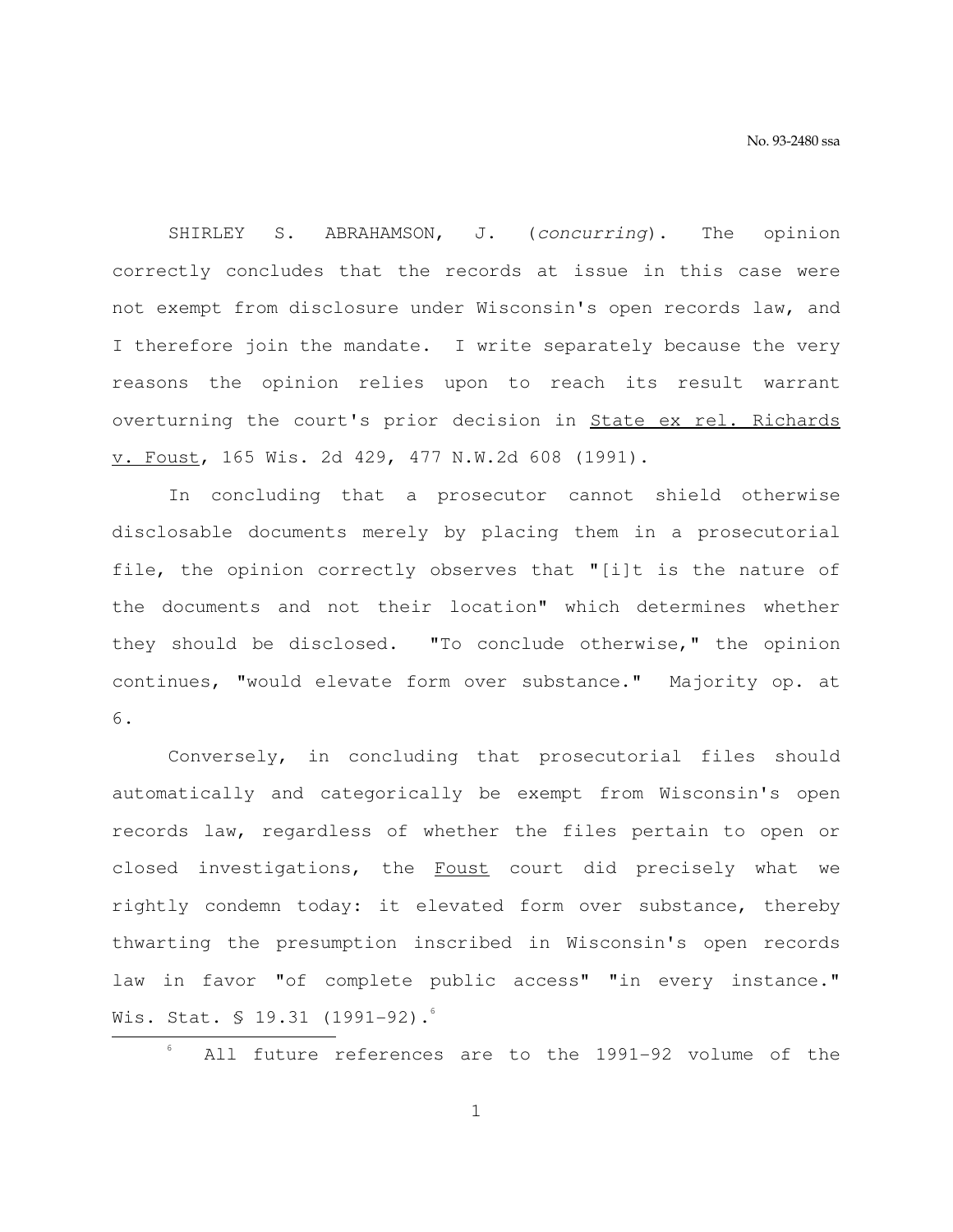That presumption requires a careful balancing between the public interest in disclosure of the contested information and the potential harmful effect of such disclosure. $^7$   $\,$  In conducting that balancing test, "[t]he denial of public access generally is contrary to the public interest, and only in an exceptional case may access be denied." Wis. Stat. § 19.31. In holding that a prosecutor's closed case files were exempt from public inspection, the Foust court failed to heed this statutory prescription.<sup>8</sup>

In its effort to both salvage Foust and adhere to the open records statute, the court's opinion today circumvents the Foust court's blanket exemption for records placed in prosecutorial files by insisting that neither the purposes served by the open records law nor the policies enunciated in Foust itself warrant exempting the documents at issue in this case from open records requests.

(..continued) Wisconsin Statutes.

 $^7$  Wis. Stat. § 19.31; <u>Fox v. Bock</u>, 149 Wis. 2d 403, 411, 438 N.W.2d 589 (1989); Hathaway v. Green Bay Sch. Dist., 116 Wis. 2d 388, 396-97, 342 N.W.2d 682 (1984); Newspapers, Inc. v. Breier, 89 Wis. 2d 417, 426-27, 279 N.W.2d 179 (1979); State ex rel. Youmans v. Owens, 28 Wis. 2d 672, 682-83, 137 N.W.2d 470, 139 N.W.2d 241 (1965).

<sup>8</sup> The open records law insures that when closed prosecutorial files contain materials which, were they disclosed, would harmfully affect the public interest, the district attorney need not release them. See State ex rel. Richards v. Foust, 165 Wis. 2d 429, 439, 477 N.W.2d 608 (1991) (Abrahamson, J., dissenting).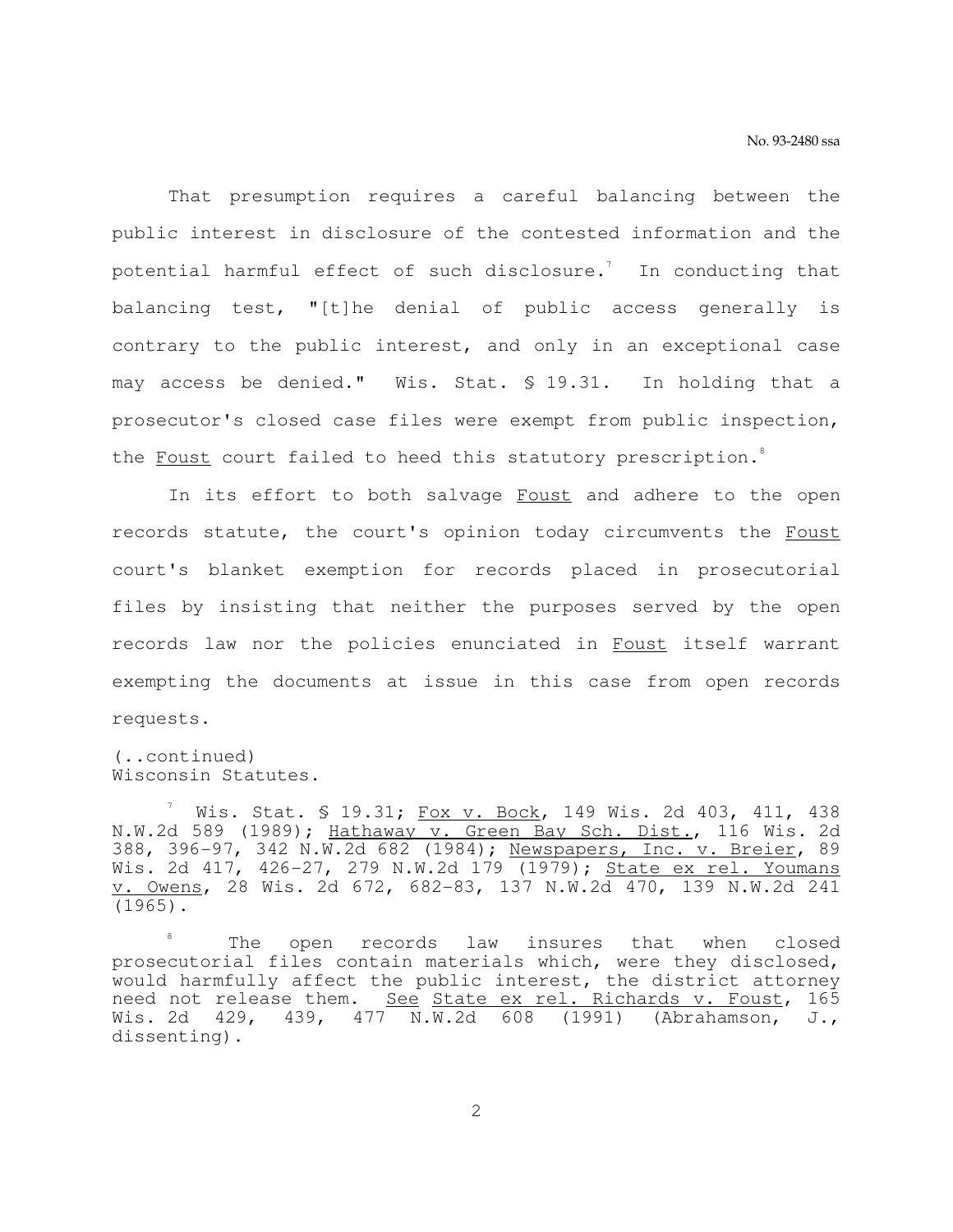While the majority insists that the exception it creates to Foust "should not be read as questioning or weakening" Foust, majority op. at 6 n.4, it is difficult to comprehend how else one might read the opinion. The opinion limits Foust to "documents integral to the criminal investigation and prosecution process." Majority op. at 6 n.4. This standard is nebulous and it sets the stage for future litigation as surely as Foust rendered inevitable the case before us today. The exception to Foust which the majority opinion carves out is only the first; it will not be the last.<sup>9</sup>

e<br>S

<sup>9</sup> The Foust court stated that under the court's interpretation of the common-law exception to disclosure, a prosecutor need not even respond to an open records law request for access to information in a prosecutorial file. This further illustrates the tension between Foust and the open records act. Foust, 165 Wis. 2d at 437. Because the prosecutor in this case did respond to the request for information, this issue was not before us. Should he have declined to do so, the court could have been compelled to carve out yet another exception to Foust, since replying to such a request presumably does not jeopardize and is not "integral to the criminal investigation and prosecution process."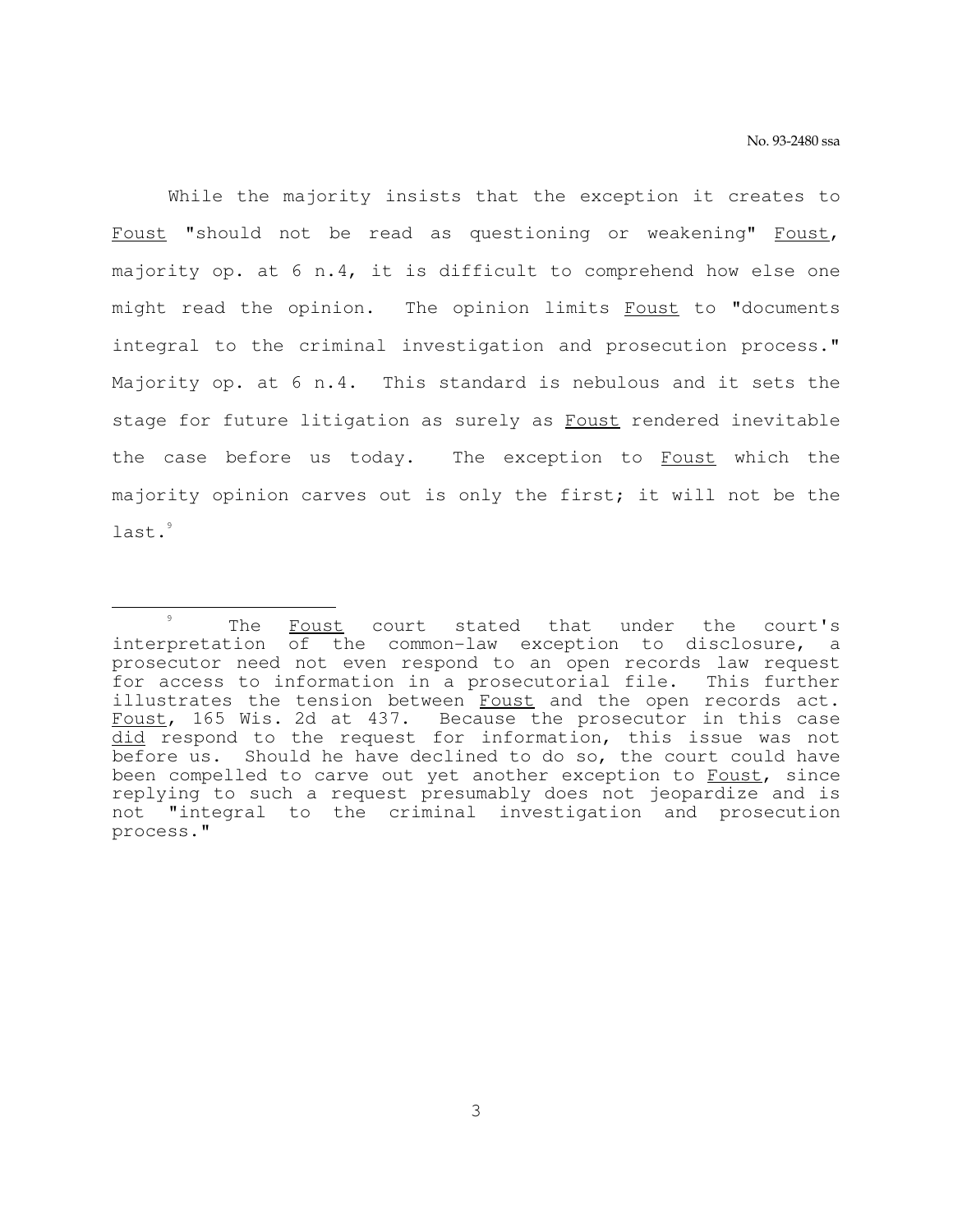Without any authority or support in either the statutes or the common law, Foust unilaterally prohibits the full application of Wisconsin's open records law. Because of the irreconcilable tension between the Foust court's holding and the statute it purports to interpret and apply, the majority opinion can only grapple with Foust's troubled legacy by denying what that legacy means. Such contortions do not make good law. Hence rather than destroying Foust covertly in an effort to save it, we should avail ourselves today of the opportunity to overtly overturn it.

For the reasons set forth, I concur.